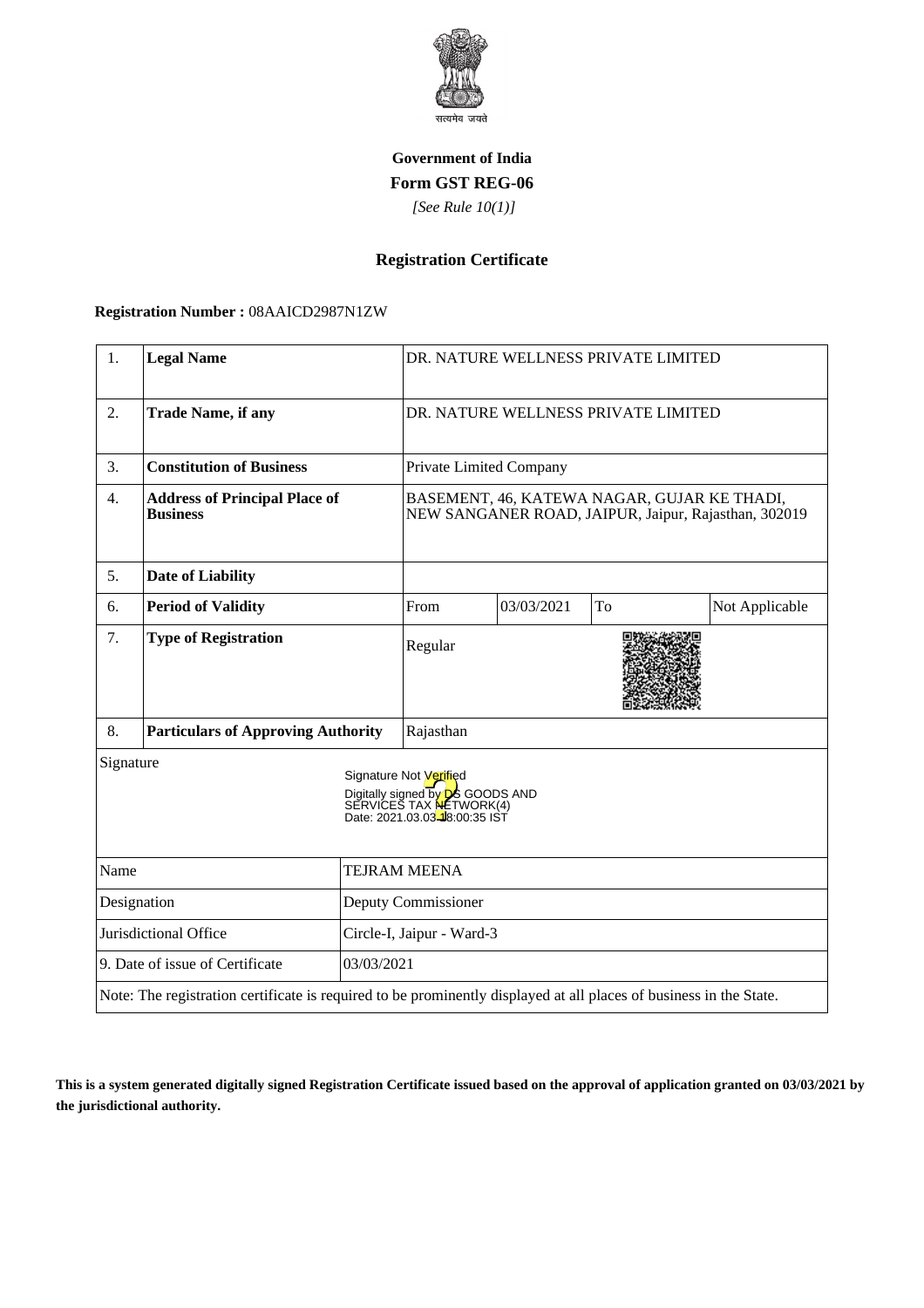

 GSTIN 08AAICD2987N1ZW Legal Name DR. NATURE WELLNESS PRIVATE LIMITED Trade Name, if any DR. NATURE WELLNESS PRIVATE LIMITED

#### **Details of Additional Places of Business**

Total Number of Additional Places of Business in the State 1

Sr. No. Address

1 32, RATAN INDUSTRIAL AREA, V/Po HARSULIA, Teh. PHAGI, Jaipur, Rajasthan, 303904